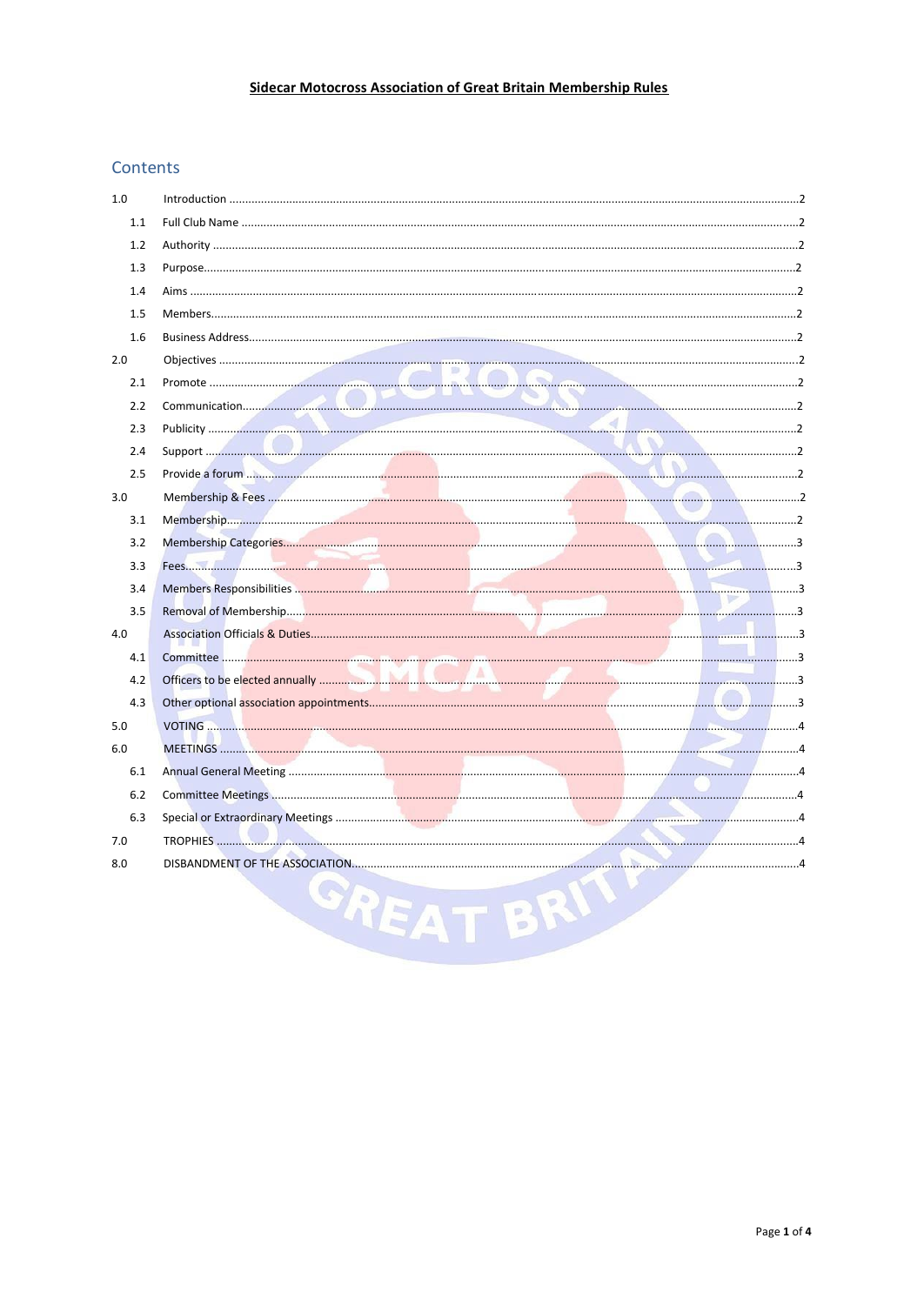## **1.0 Introduction**

**1.1 Full Club Name**

The Sidecar Motocross Association of Great Britain (SMCA).

**1.2 Authority**

The SMCA is affiliated to the ACU as a Non – Territorial Club. The fee for this affiliation will be included in the annual subscription.

**1.3 Purpose**

To encourage and protect the sport of Sidecarcross in the Great Britain. The SMCA is a member's association and will be conducted independently of personal interests.

**1.4 Aims**

To help promote and sustain the sport of Sidecarcross in Great Britain.

**1.5 Members**

All members can download a set of these rules from the SMCA website. All members are encouraged to actively participate and support the objectives of the SMCA.

**1.6 Business Address**

The Business Address of the SMCA shall be the address nominated by the Secretary for the receipt of official correspondence.

### **2.0 Objectives**

**2.1 Promote**

The SMCA will help promote and support Sidecarcross at all levels in Great Britain. The SMCA will organise and promote the British

Sidecar Clubman's Championship on behalf of the ACU. The SMCA will actively seek sponsorship for the Sidecarcross Championships.

## **2.2 Communication**

The SMCA will endeavour to improve communications between riders, organisers, spectators and the Press by mailshots, press releases, race reports and by participating in online forums. It will hold an Annual General Meeting (AGM) for its members and will make the minutes of this meeting and all other Committee meetings available upon request. These rules will be published on the website.

## **2.3 Publicity**

The SMCA will actively seek to increase public awareness of Sidecarcross by both advertising and promoting the sport nationally and locally.

### **2.4 Support**

- a. The SMCA will support the ACU in the running of the British Sidecarcross Championship.
- b. The SMCA will offer support to any club running a Sidecarcross GP in Great Britain.
- **2.5 Provide a forum**

The SMCA will provide a forum wherein any policy, programme or problem of interest to the Members in general, along with club direction, may be discussed freely.

## **3.0 Membership & Fees**

## **3.1 Membership**

Membership of the SMCA is open to any person, either participant or spectator, of any sporting code, (i.e ACU, AMCA, MCF) and without regard to race, colour, religion, sex, age, handicap or riding ability. Membership is renewable annually and runs from 01 Jan – 31 Dec of that year. Any person joining after the August Bank Holiday will have membership through to 31 Dec of the following year at no extra cost.

The SMCA committee reserves the right to refuse membership.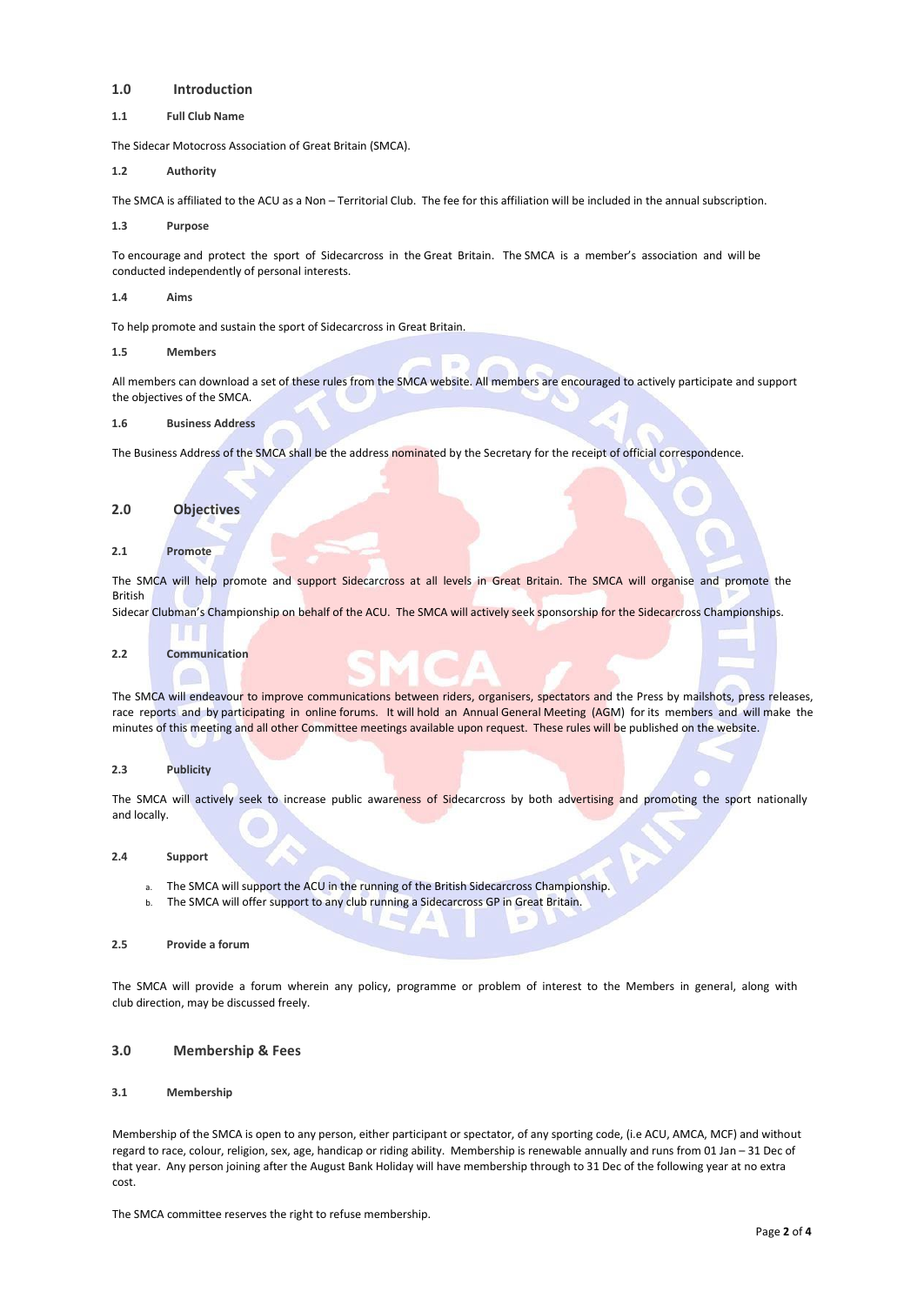#### **3.2 Membership Categories**

- a. Competitor: Either Driver or Passenger.
- b. Family: All persons living at one address. Not more than one competitor to a Family membership.
- Supporter: Any non-competing individual\*.

No one will be permitted to compete on a supporters membership. If a supporter decides to start competing during the season they should contact the membership secretary to amend their membership category and pay the outstanding fee.

## **3.3 Fees**

Annual membership fees will be discussed and ratified at the Annual General Meeting. All membership fees will be used to promote Sidecarcross and not paid out as prize money for any event. Fees are payable annually and membership will lapse if fees are not paid within 30 days of their due date. Resignation or suspension of membership will not result in a refund of fees paid.

#### **3.4 Members Responsibilities**

All adult members (over 16) have full voting rights at the AGM when in attendance on the day. All members are bound by these rules and are expected to promote Sidecarcross in the best possible light particularly by their and their supporter's behaviour both on and off the track at events.

Members agree that in the event of a dispute or disagreement over the interpretation of these rules that they will accept the decision of the Committee as binding and final.

## **3.5 Removal of Membership**

Membership may be removed for the following reasons:

- a) Failure to pay the membership fee.
- b) In the event of gross disregard of these rules or such conduct that it may be desirable that membership be revoked then a meeting of the Committee will be convened and the member invited to attend to state their case. The member will be informed of the case against them at least 14 days before the meeting. Nothing stated in these rules or actions taken by the Committee override or prejudice any decision made by an ACU hearing although the result of such a hearing may be used to inform the Committees decision regarding membership. No member shall be expelled or suspended except by a resolution of the Committee supported by a two thirds majority of Committee Members present.

## **4.0 Association Officials & Duties**

## **4.1 Committee**

The SMCA shall be governed by a Committee from within its membership. There will be five officers elected annually at the AGM, (by majority vote of those present) and up to a further ten posts filled by volunteers from the membership. In the event that the number of volunteers exceeds the number of posts available then selection will be by majority vote. Any member may propose themselves, or be proposed, for any position on the Committee. Any member wishing to volunteer or be elected to the Committee must be present at the AGM. Roles and responsibilities for Committee members are at annexes to these rules.<br>
4.2 Officers to be elected annually<br>
2. Chairman<br>
2. Chairman<br>
2. Chairman<br>
2. Chairman<br>
2. Chairman<br>
2. Chairman<br>
2. Chairman<br>
2. Chair

## **4.2 Officers to be elected annually**

- a. Chairman Annex A
- Vice Chairman Annex B
- c. Secretary Annex C
- d. Treasurer **Annex D**
- Membership Secretary Annex E

## **4.3 Other optional association appointments**

- f. Press/Communications Officers **Annex F**
- g. British Clubmans Championship Co-Ordinator Annex G
- h. British Clubmans Championship Recorder Annex H
- i. Dinner and Dance Representative Annex I

The Committee may identify other roles and responsibilities throughout the year and will actively seek volunteers for these roles. Appointment holders (less Officers) are encouraged to recruit assistants from within the membership. In the event that a vacancy should occur in the Officers or Members of the Committee then the Committee shall appoint a replacement as soon as is practicable.